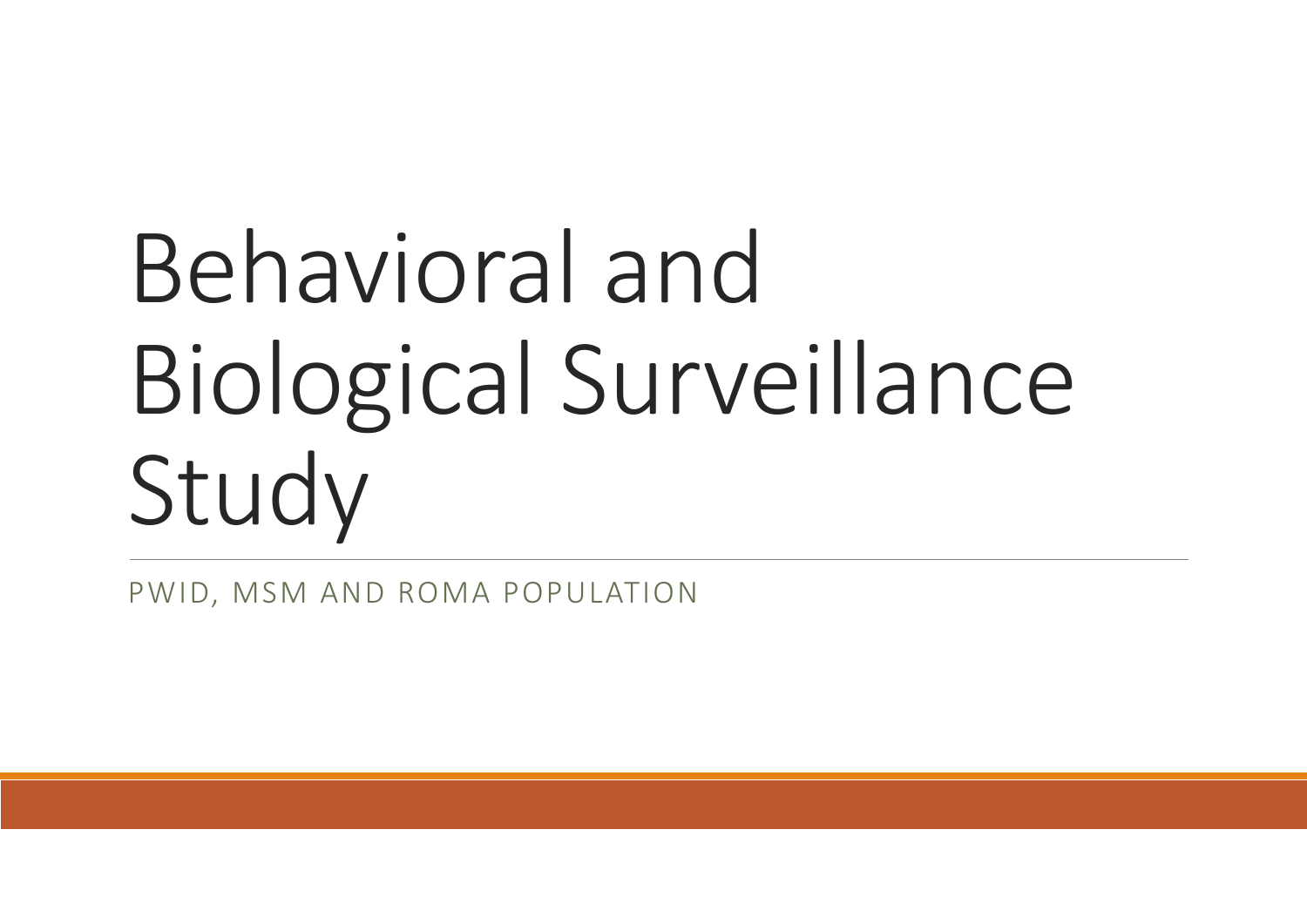#### Objective

Measure <sup>a</sup> of key behavioural and biological indicators—including correlations between risk behaviours and exposure to specific STIs for IDUs, MSM in Tirana, and the Roma population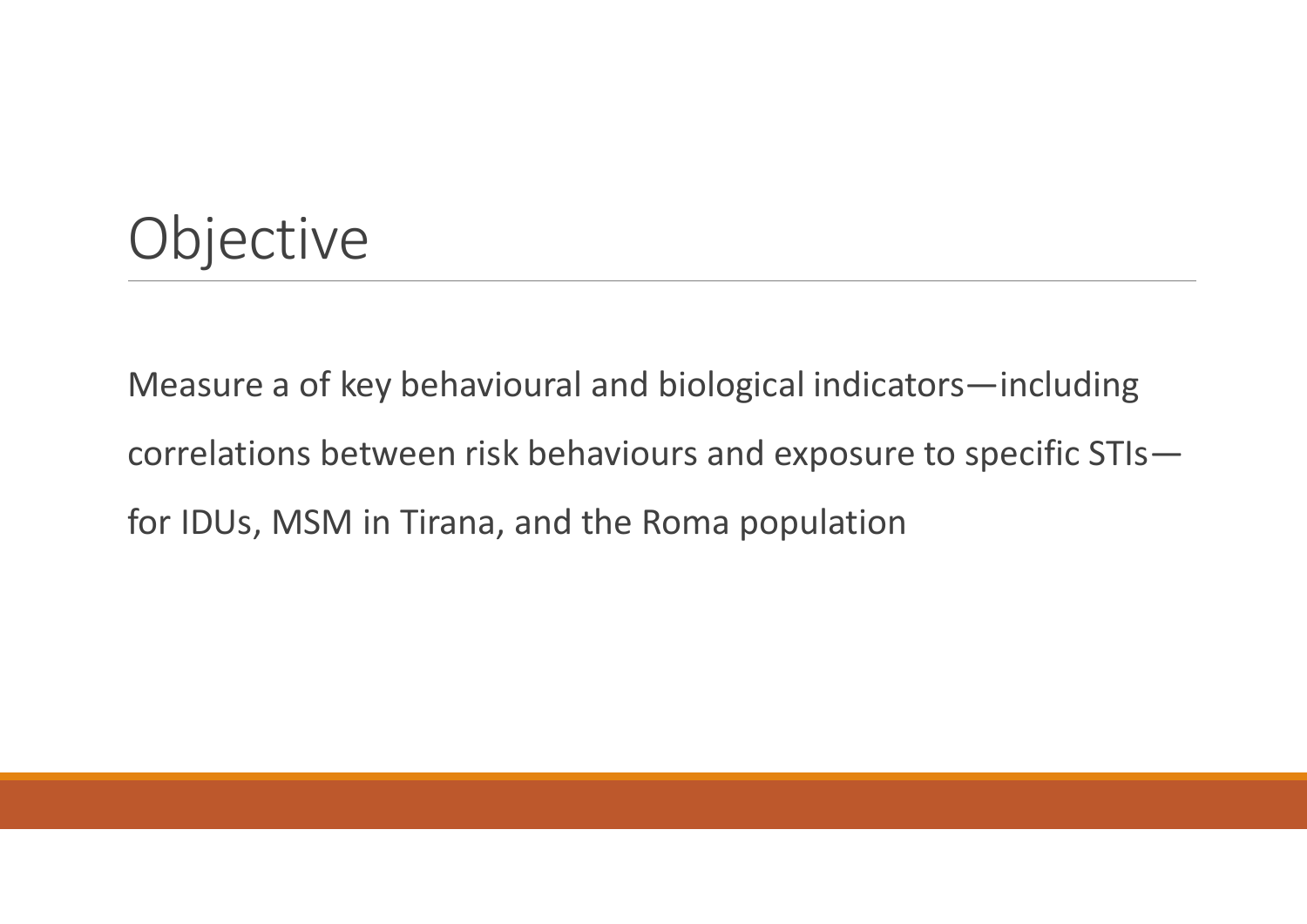Methodology

RDS – PWID, MSM

Standard household cluster sampling techniques‐ Roma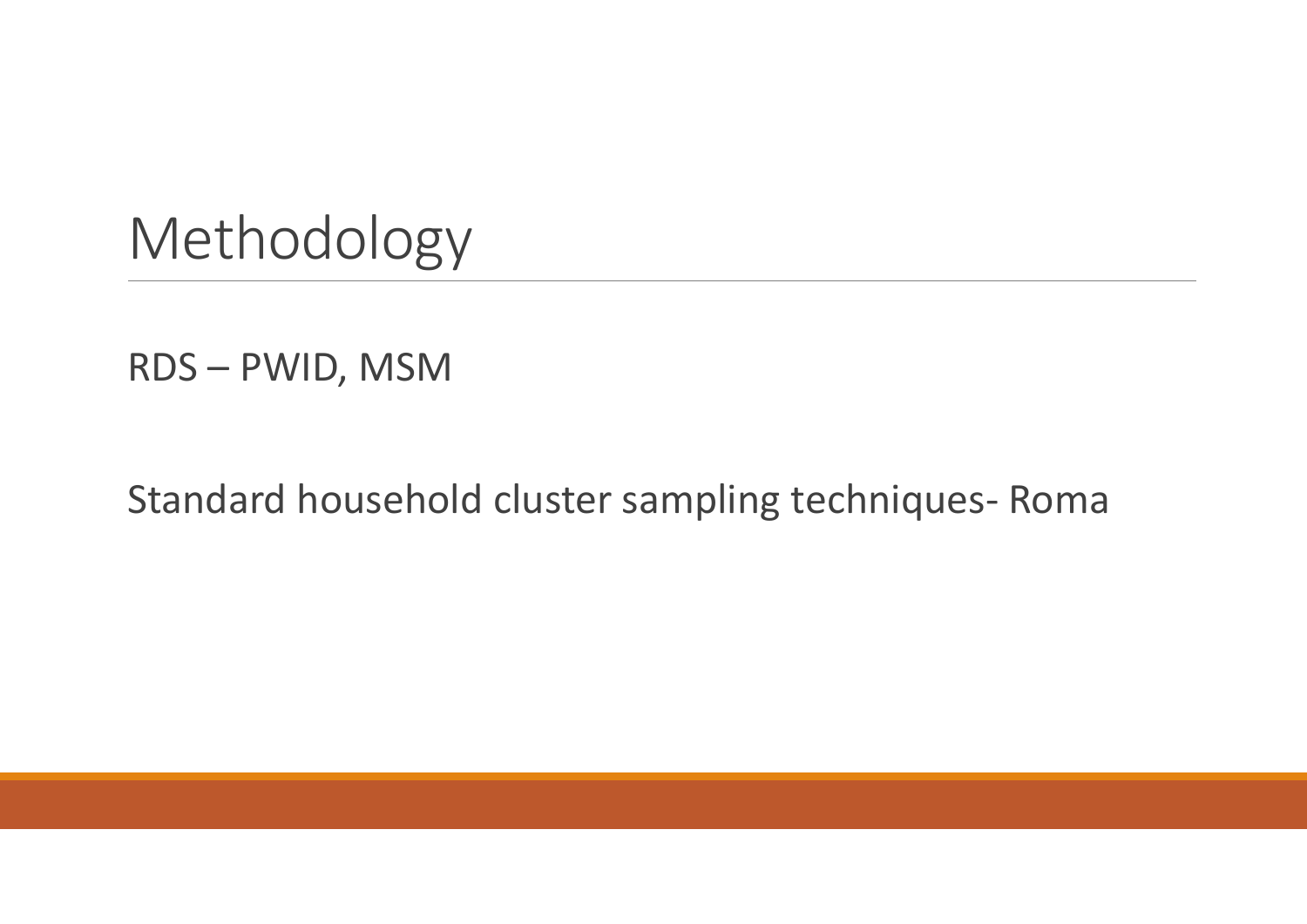#### Sample Size

‐ PWID, MSM

‐ Roma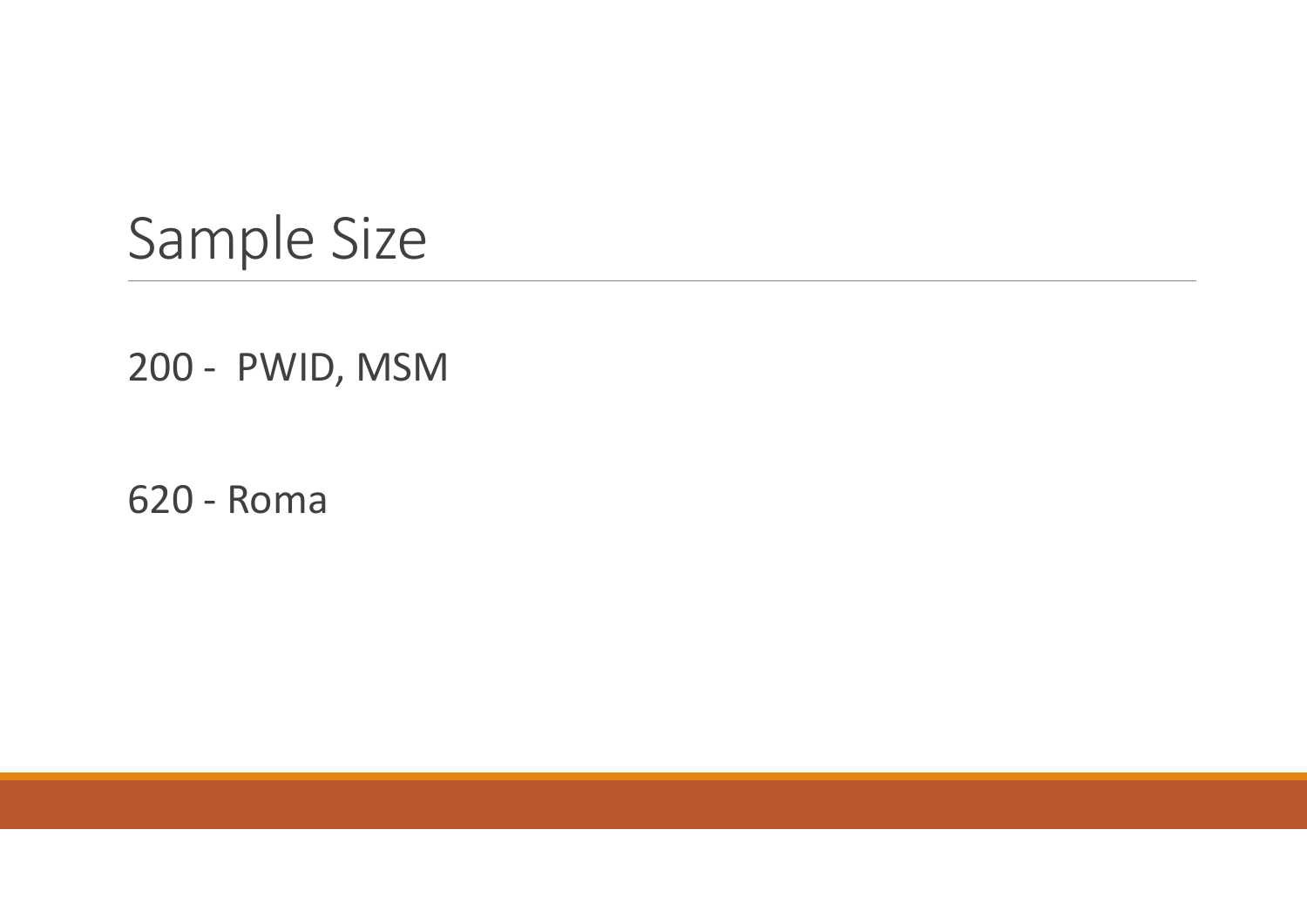#### PWID

Male – 95%Median age ‐ 27 (younger than 25 – 32%)

Illiterate – 10%

Median age at first injection – 21 ( 18.5 % have injected before 19 years of age)

Injected more than 5 years – 36.5%

The most commonly in the past month were heroin ‐93.2%

Injected drugs multiple times daily ‐ 43.5 %

Injected with used needle last month – 39% (last injection 23.5%)

Shared needle, syringes last month – 52 %

Consistent condom use ‐10 %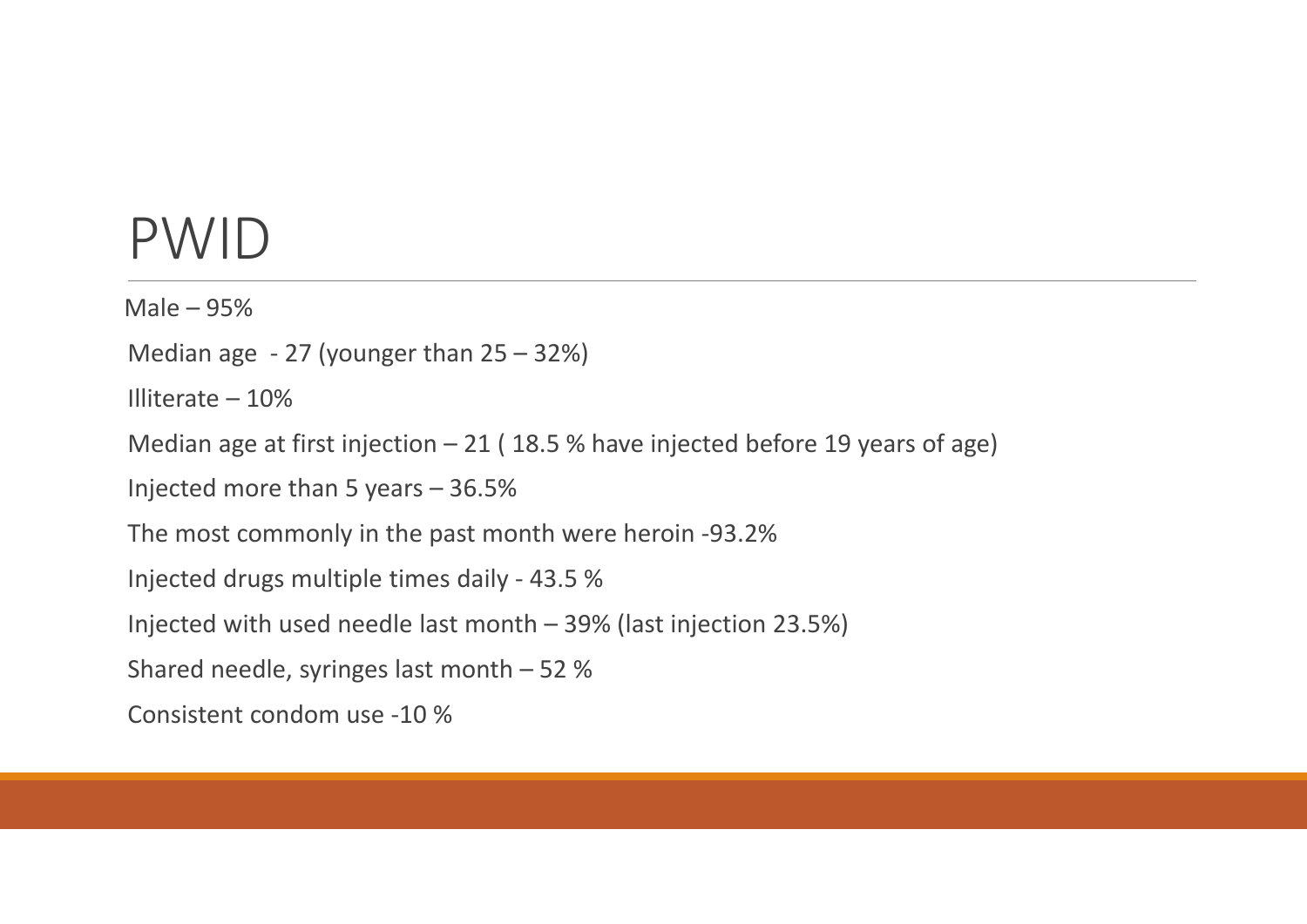# PWID ‐biological data

|            | 2005           | 2008        | 2011 |
|------------|----------------|-------------|------|
| <b>HIV</b> | $\overline{0}$ | $\mathbf 0$ | 0.5  |
| Hep B      | 14.9           |             |      |
| Hep C      | 25.4           | 7.6         | 28.8 |
| Syphilis   | 0.6            | 0.5         | 0.7  |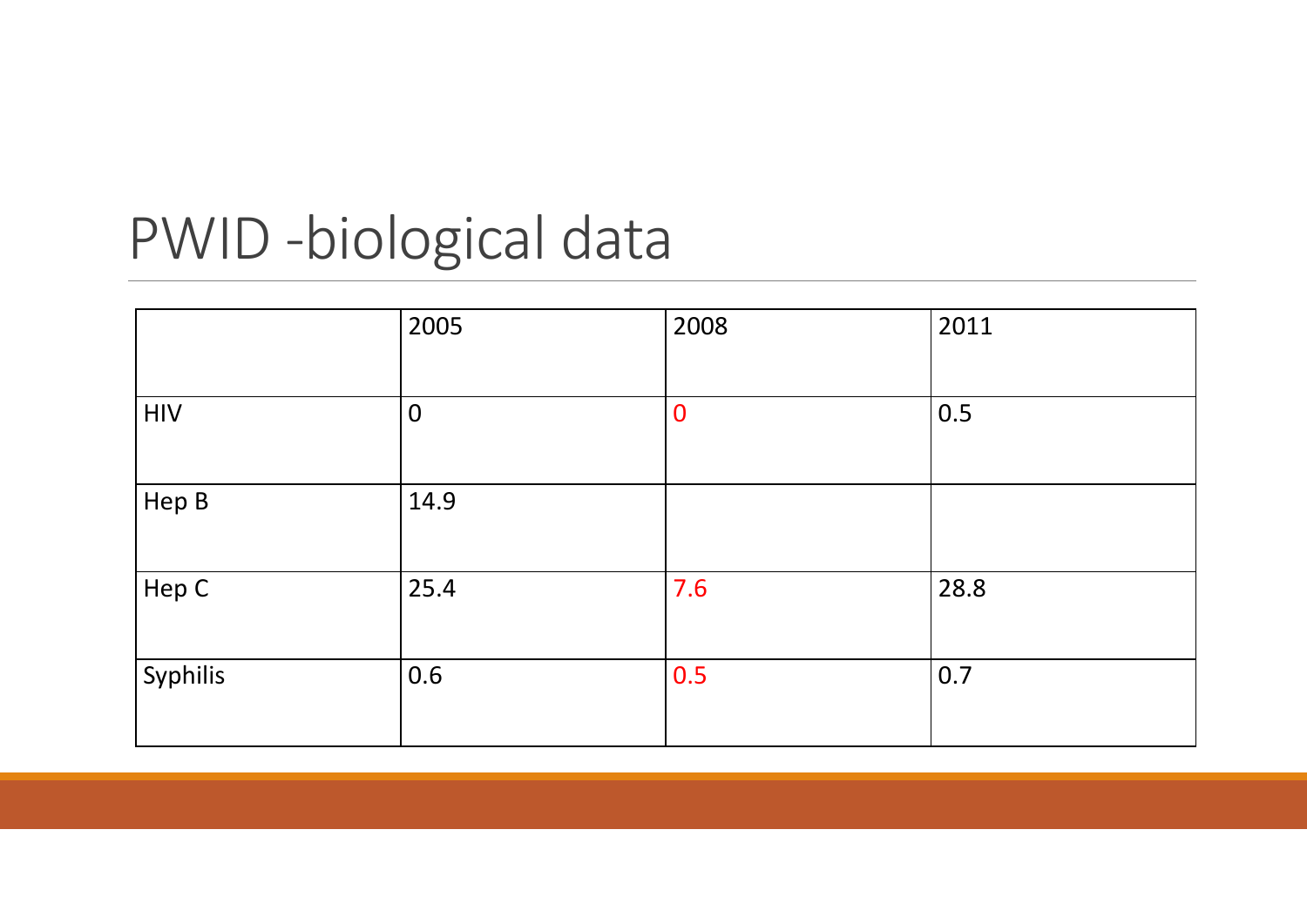#### MSM

Median age ‐ 31(younger than 25 – 31%) Illiterate – 22%Ever injected drugs – 21% Had sex in the past 6 months ‐92% More than 5 partners – 14% Paid sex – 45.5% Consistent condom use – 20% (last sex 51%)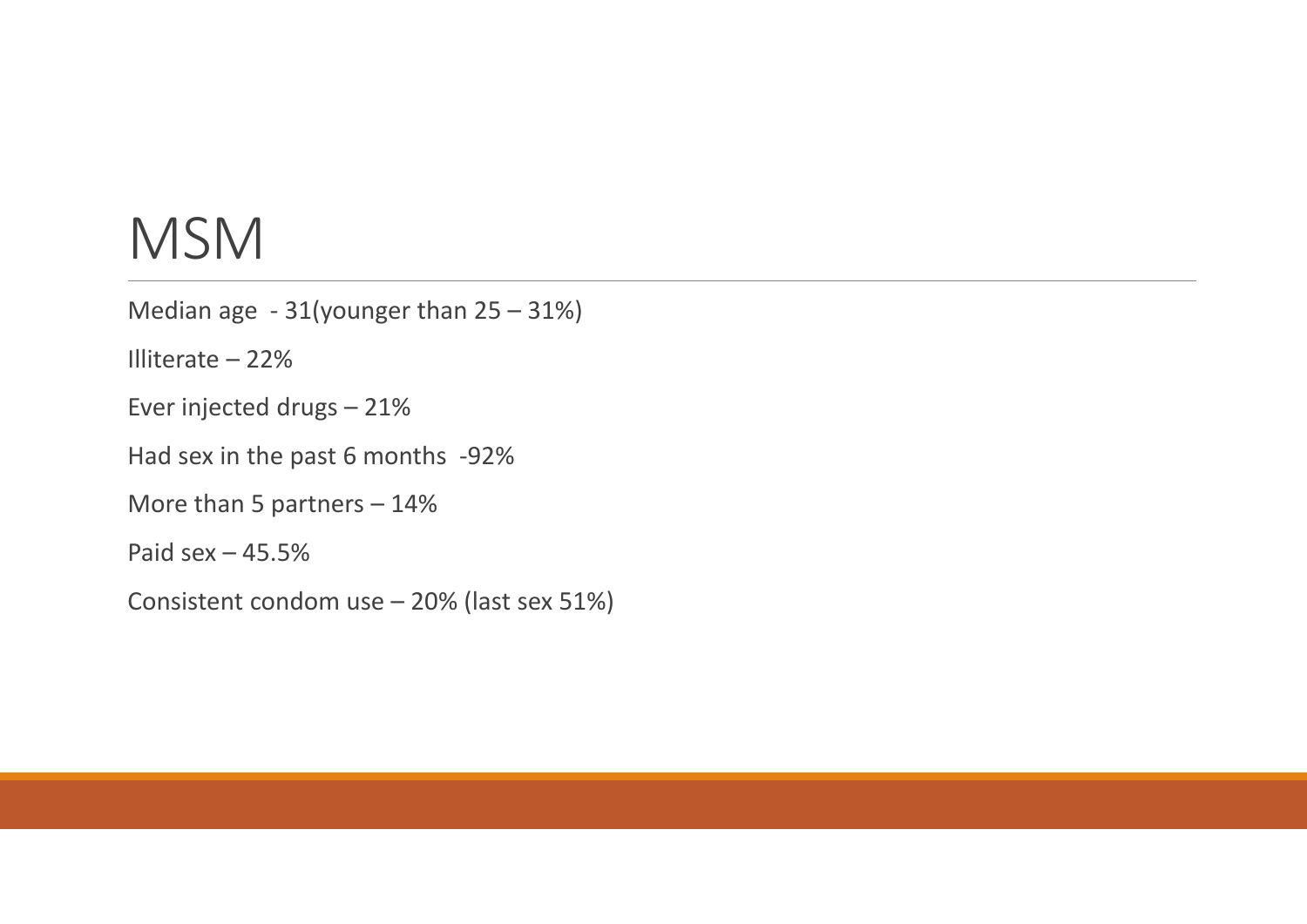# MSM ‐biological data

|            | 2005 | 2008 | 2011 |
|------------|------|------|------|
| <b>HIV</b> | 0.8  | 1.8  | 1.2  |
| Hep B      | 17.6 | 3.5  |      |
| Syphilis   | 1.2  | 2.6  | 1.8  |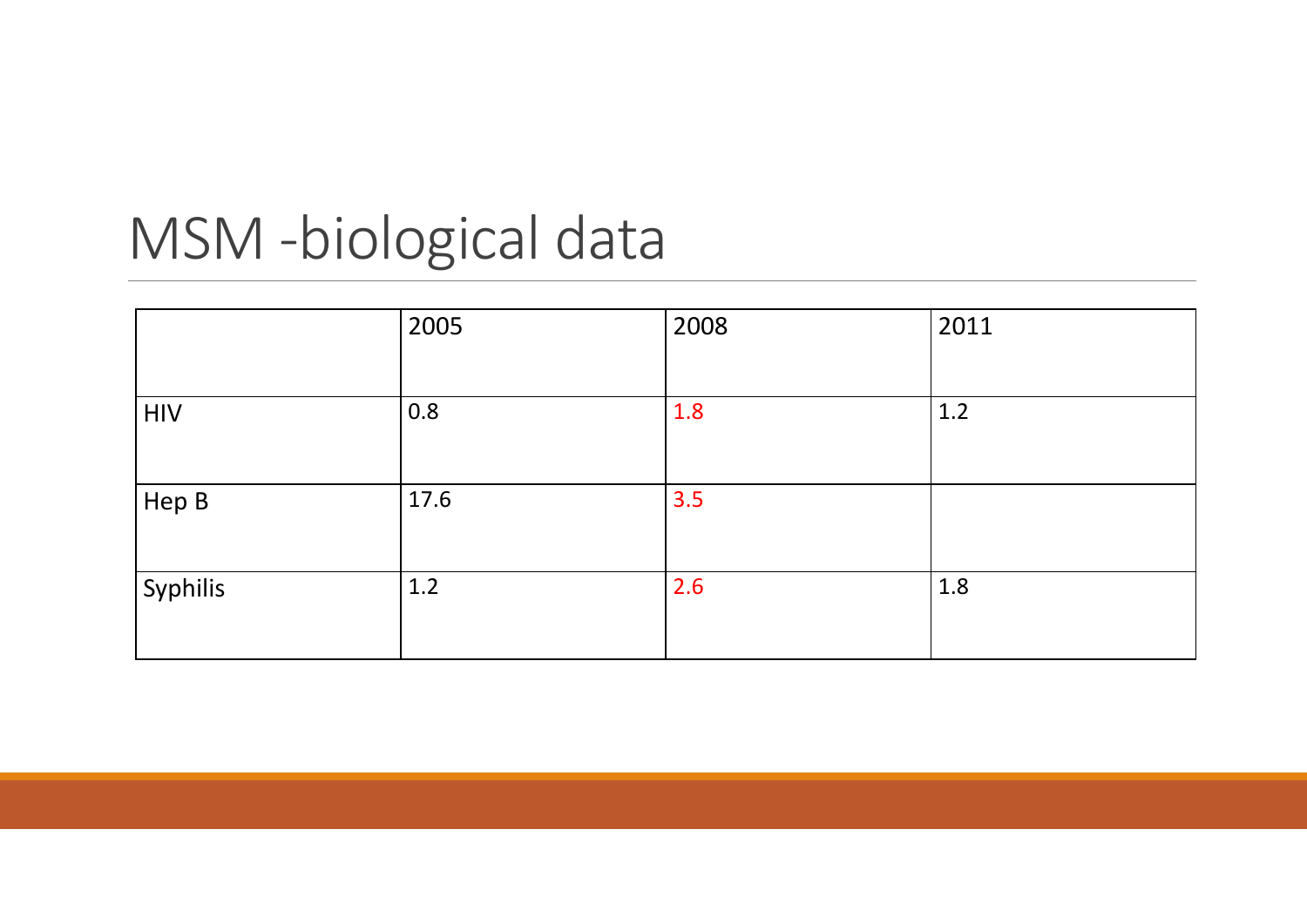#### Roma

Median age ‐ 30 (younger than 25 – 29%) Illiterate – 38.5 %Ever injected drugs – 1.5% Had sex in the past 12 months ‐90% Median age at first sex – 16% (<= 18 of age – 83%) Condom use (regular partner) last sex‐12 % Consistent condom use – 1.2%